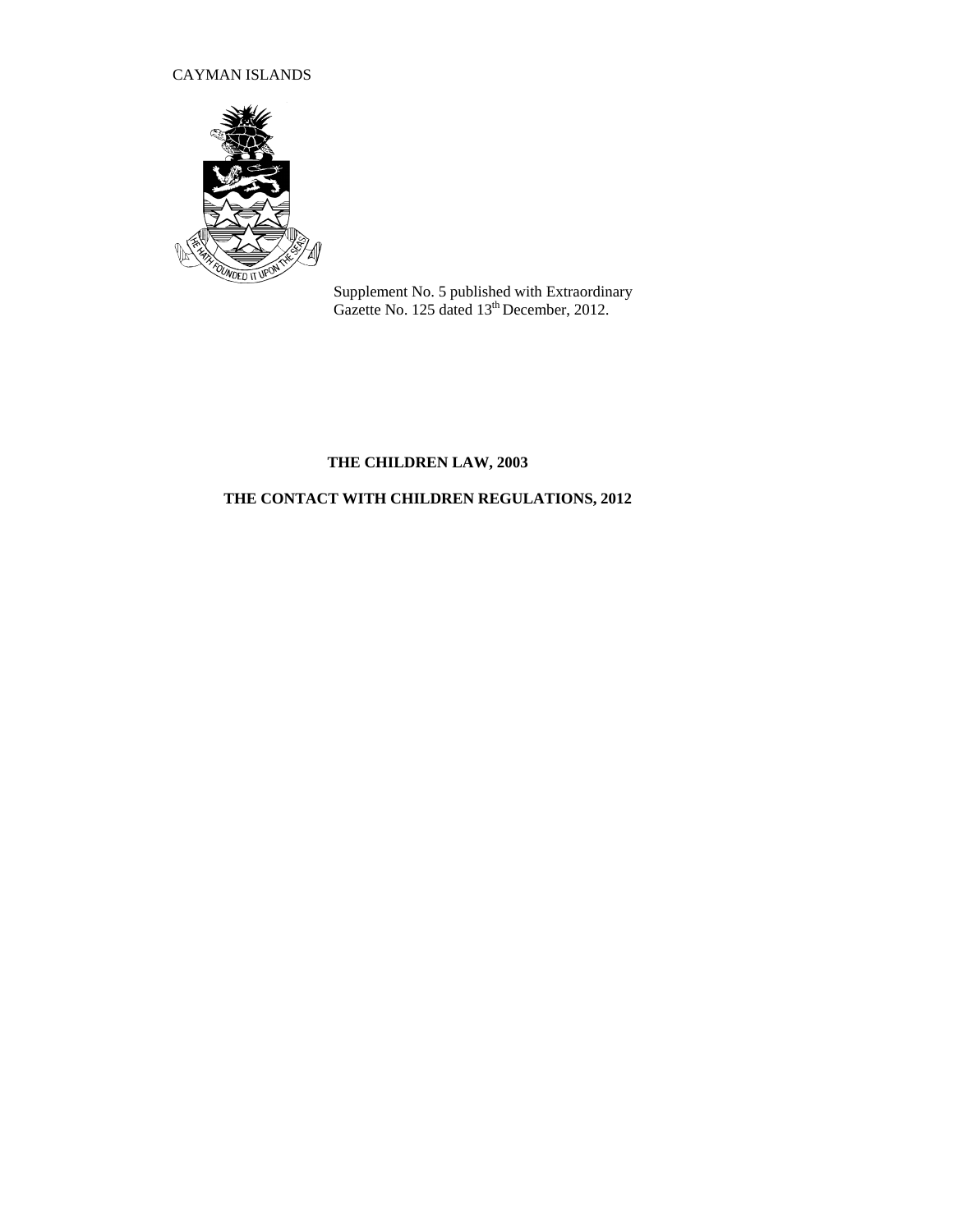## **THE CONTACT WITH CHILDREN REGULATIONS, 2012**

### **ARRANGEMENT OF REGULATIONS**

- 1. Citation<br>2. Definition
- **Definitions**
- 3. Department's refusal of contact with child
- 4. Departure from terms of court order on contact under section 36<br>5. Notification of variation or suspension of contact arrangements
- 5. Notification of variation or suspension of contact arrangements
- 6. Information to be contained in written notification

2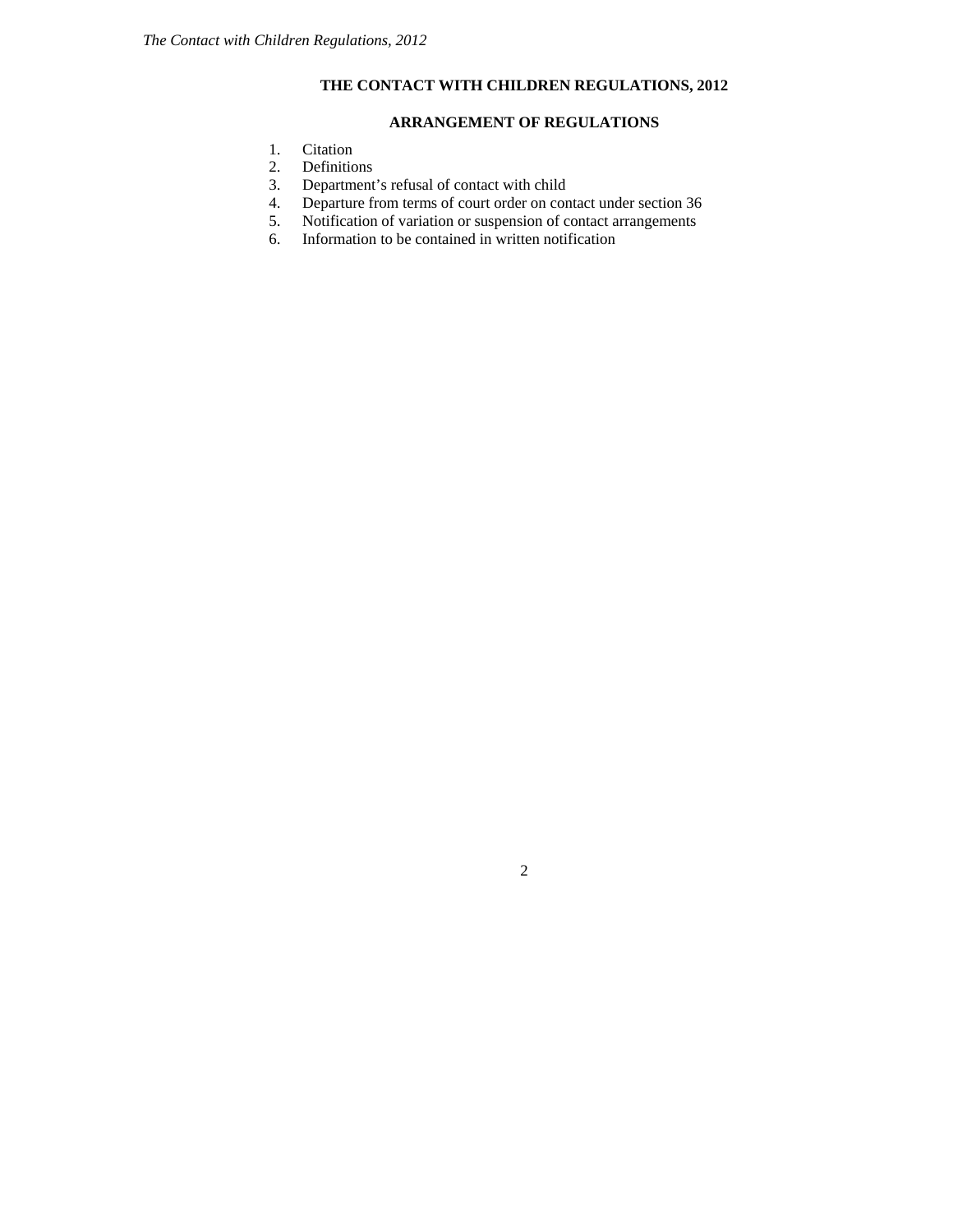#### **THE CHILDREN LAW, 2003**

#### **THE CONTACT WITH CHILDREN REGULATIONS, 2012**

The Governor in Cabinet, in exercise of the powers conferred by section 36(8) of the Children Law, 2003, hereby makes the following Regulations-

1. These Regulations may be cited as the Contact with Children Regulations, Citation 2012.

2. In these Regulations "Law" means the Children Law, 2003. Definitions

3. Where the Department has decided under section 36(6) of the Law to refuse a person contact with a child which contact would otherwise be required by virtue of section 36(1) of the Law or a court order, the Department shall, as soon as the decision has been made, notify the following persons in writing of the available information specified in regulation 6 as the Department considers those persons need to know-

- (a) the child, if he is of sufficient understanding;
- (b) the child's parents;
- (c) any guardian of the child;
- (d) where there was a residence order in force with respect to the child immediately before the care order was made, the person in whose favour the order was made;
- (e) where immediately before the care order was made a person had care of the child by virtue of an order made in the exercise of the Grand Court's inherent jurisdiction with respect to children, that person;
- (f) a judge, where the child is a ward of the court; and
- (g) any other person whose wishes and feelings the Department consider to be relevant.

4. The Department may depart from the terms of any order under section 36 of the Law by agreement between the Department and the person in relation to whom the order is made in the following circumstances and subject to the following conditions-

Departure from terms of court order on contact under section 36

Department's refusal of contact with child

3